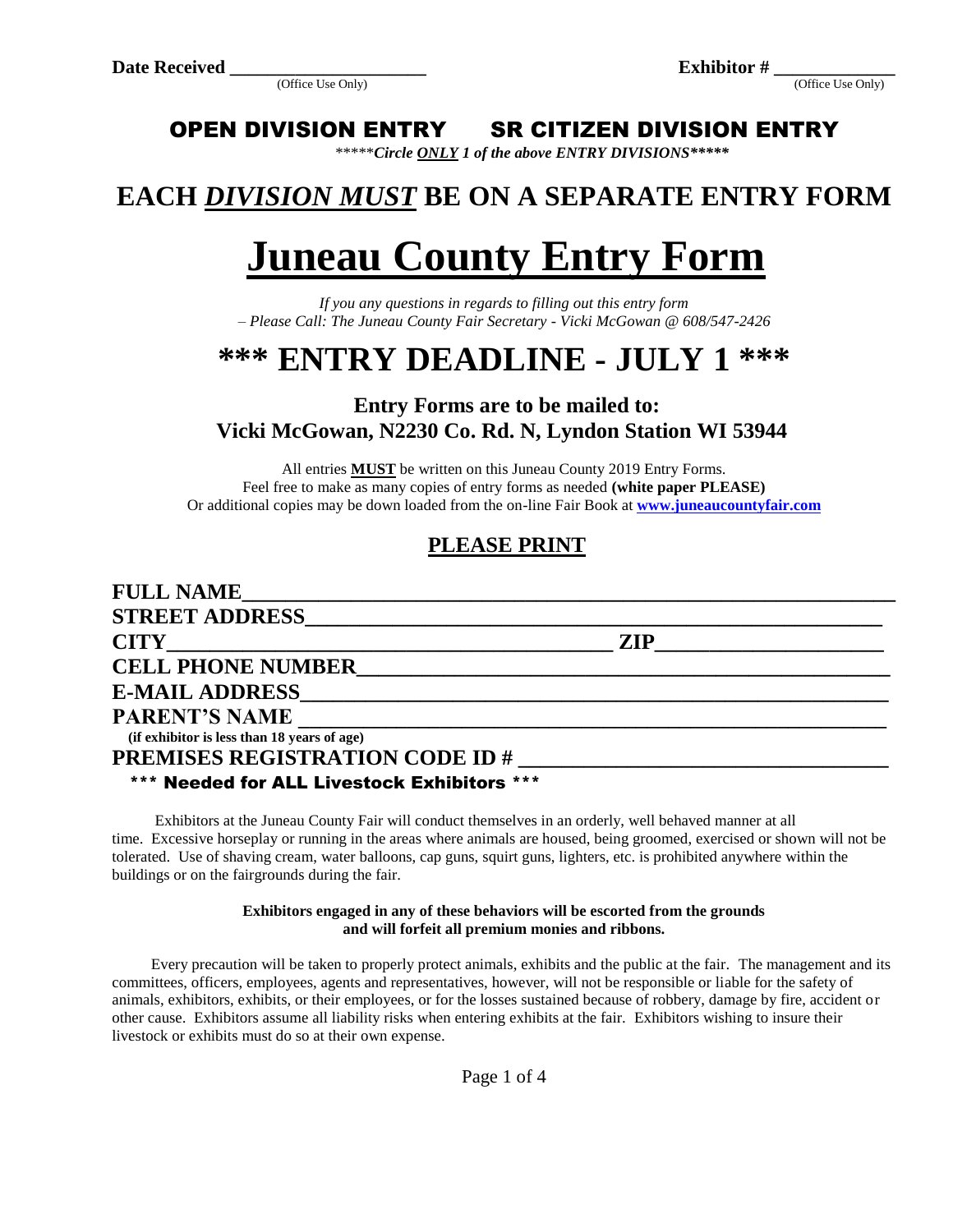# FEES

#### All fees must be submitted with this entry form.

#### Please Make Checks Payable to the Juneau Co. Ag. Society

| <b>NUMBER OF</b>                         | S PER                      | <b>TOTALS</b>               |
|------------------------------------------|----------------------------|-----------------------------|
| <b>ANIMALS</b>                           | <b>HEAD</b>                |                             |
| <b>ENTERED</b>                           | <b>COST</b>                |                             |
| <b>SAMPLE</b><br>Dairy --- 4             | <b>SAMPLE</b><br>X \$3.00  | <b>SAMPLE</b><br>$= $12.00$ |
| Dairy ---                                | X \$ 3.00                  |                             |
| <b>Beef ---</b>                          | X \$ 3.00                  |                             |
| Swine ---                                | X \$ 2.00                  |                             |
| Sheep ---                                | X \$ 2.00                  |                             |
| Goats ---                                | X \$ 2.00                  |                             |
| Horses ---                               | X \$ 3.00                  |                             |
| <b>Poultry ---</b>                       | X \$ 1.00                  |                             |
| <b>Rabbits ---</b>                       | <b>X \$ 1.00</b>           |                             |
| <b>Total Number of</b>                   | <b>Tag Printing</b><br>Fee |                             |
| <b>Exhibits</b><br>(From pages $3 - 4$ ) |                            |                             |
|                                          | <b>X \$ 0.10</b>           | Ξ                           |
| <b>Exhibitor's</b>                       | <b>Fee</b>                 | \$1.00                      |
| <b>TOTAL</b>                             | TOTAL                      |                             |
| <b>ENTRY FEE</b>                         | <b>ENTRY</b>               |                             |
| <b>DUE WITH</b>                          |                            |                             |
| <b>THIS FORM</b>                         | FEE                        | \$                          |
| Office                                   | Use                        | <b>ONLY</b>                 |
|                                          |                            |                             |
|                                          |                            |                             |

#### *REMEMBER* **OPEN & SR ENTRIES MUST BE ON SEPARATE ENTRY FORMS & THE \$1.00 ENRTY FEE IS DUE WITH BOTH OPEN & SR ENTRIES**

### **\_\_\_\_\_\_ Check Here**

If you would like to donate your fair premium monies back to the Juneau Co. Fair to be used for fairground improvements.



#### **--- REMINDER TO ALL --- ANIMAL EXHIBITORS**

ALL animal exhibits are now subject to random drug testing

# *I have read, understood,*

*agreed to and will abide by these guidelines for exhibiting at the Juneau County Fair* 

#### **\_\_\_\_\_\_\_\_\_\_\_\_\_\_\_\_\_\_\_\_\_\_\_\_\_\_\_ Exhibitor Signature**

#### **\_\_\_\_\_\_\_\_\_\_\_\_\_\_\_\_\_\_\_\_\_\_\_\_\_\_\_ Parent Signature**

**(if exhibitor is less than 18 years of age)**

#### **\_\_\_\_\_\_\_\_\_\_\_\_\_\_\_\_\_\_\_\_\_\_\_ Date**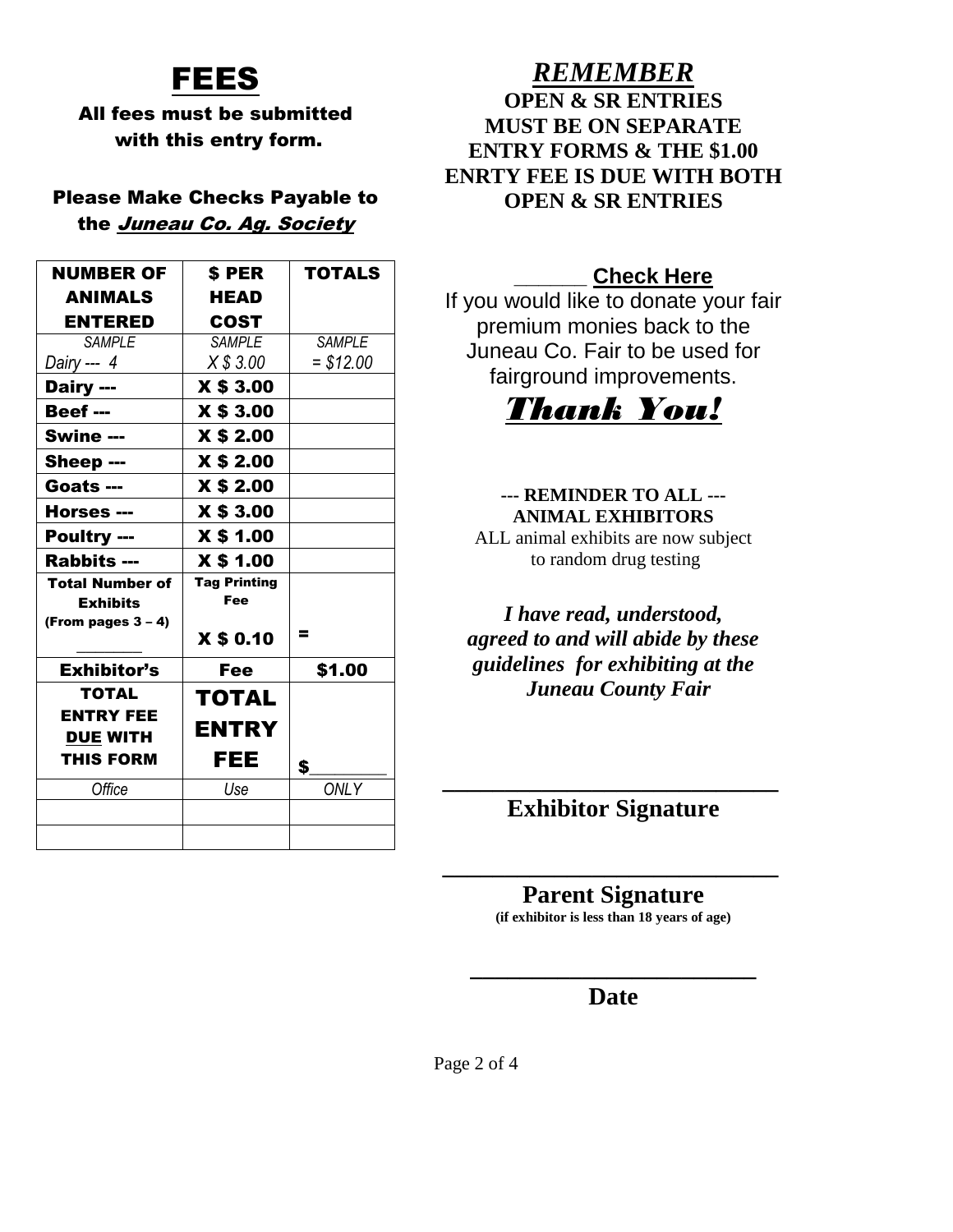## Circle **ONLY 1** DIVISION: **OPEN or SENIOR EXHIBITOR'S NAME**: \_\_\_\_\_\_\_\_\_\_\_\_\_\_\_\_\_\_\_\_\_\_\_\_\_\_\_\_\_\_\_\_\_\_\_\_\_\_\_\_\_\_\_\_\_(*PLEASE PRINT)*

|                  | Dept. # $  Class   Lot #  $ |              |    | -------------- Description of Entry ------<br>------<br>(Use the EXACT language as printed within the Premium Book) |
|------------------|-----------------------------|--------------|----|---------------------------------------------------------------------------------------------------------------------|
|                  | (Sample)<br>$18J$           | $\mathbf{A}$ | 35 | Felt Tip Marker Drawing                                                                                             |
| $\mathbf{1}$     |                             |              |    |                                                                                                                     |
| $\overline{2}$   |                             |              |    |                                                                                                                     |
| 3                |                             |              |    |                                                                                                                     |
| $\overline{4}$   |                             |              |    |                                                                                                                     |
| 5                |                             |              |    |                                                                                                                     |
| 6                |                             |              |    |                                                                                                                     |
| $\boldsymbol{7}$ |                             |              |    |                                                                                                                     |
| 8                |                             |              |    |                                                                                                                     |
| 9                |                             |              |    |                                                                                                                     |
| 10               |                             |              |    |                                                                                                                     |
| 11               |                             |              |    |                                                                                                                     |
| 12               |                             |              |    |                                                                                                                     |
| 13               |                             |              |    |                                                                                                                     |
| 14               |                             |              |    |                                                                                                                     |
| 15               |                             |              |    |                                                                                                                     |
| 16               |                             |              |    |                                                                                                                     |
| 17               |                             |              |    |                                                                                                                     |
| 18               |                             |              |    |                                                                                                                     |
| 19               |                             |              |    |                                                                                                                     |
| 20               |                             |              |    |                                                                                                                     |
| 21               |                             |              |    |                                                                                                                     |
| 22               |                             |              |    |                                                                                                                     |
| 23               |                             |              |    |                                                                                                                     |
| 24               |                             |              |    |                                                                                                                     |
| 25               |                             |              |    |                                                                                                                     |
| $26\,$           |                             |              |    |                                                                                                                     |
| 27               |                             |              |    |                                                                                                                     |
| $28\,$           |                             |              |    |                                                                                                                     |
| 29               |                             |              |    |                                                                                                                     |
| 30               |                             |              |    |                                                                                                                     |